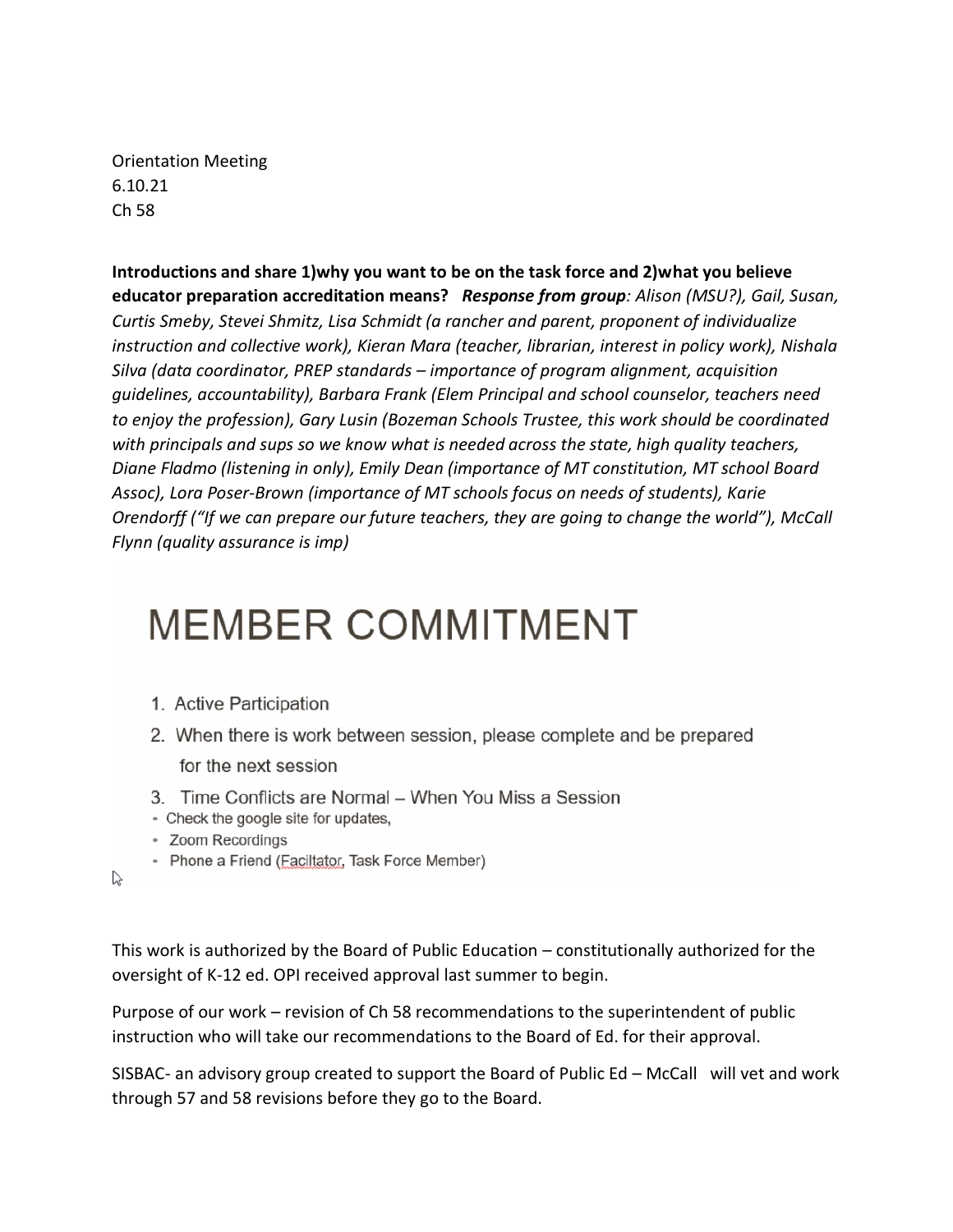Dr Linda Peterson – Accreditation and Ed Prep Director for many years now has retired.

Research concluded in early May. Surveys,

# **TIMELINE**

Research Began - Nearly a year ago with CAEP Standards Timeline Approved by the BOPE in September 2020 Research concluded early May 2021 Task Force - Revision & Recommendation Stage: June - October 2021 Adoption Phase - January - May 2022 Implementation - July 1, 2022

Putting Montana Students First A

Recommendations will be phased in (not made all that once)

**How the feedback group and task force will work together:** There were over 80 people who responded to an invitation for involvement

#### **How did you decide who was on each group?**

We looked at creating a diverse group representative of MT, geographically diverse, tribes, universities, different backgrounds and perspectives.

Task Force groups (approx. 18 people on each) will work with the research to revisions and drafting recommendations each week.

Feedback group will look at recommendations coming out (from the task force group). They will get an overview of "why this" and give any feedback before going to the Board. Purpose constant input from the field. 1 time per month beginning June  $21^{st}$  (one hour.) Another layer of transparency and involvement.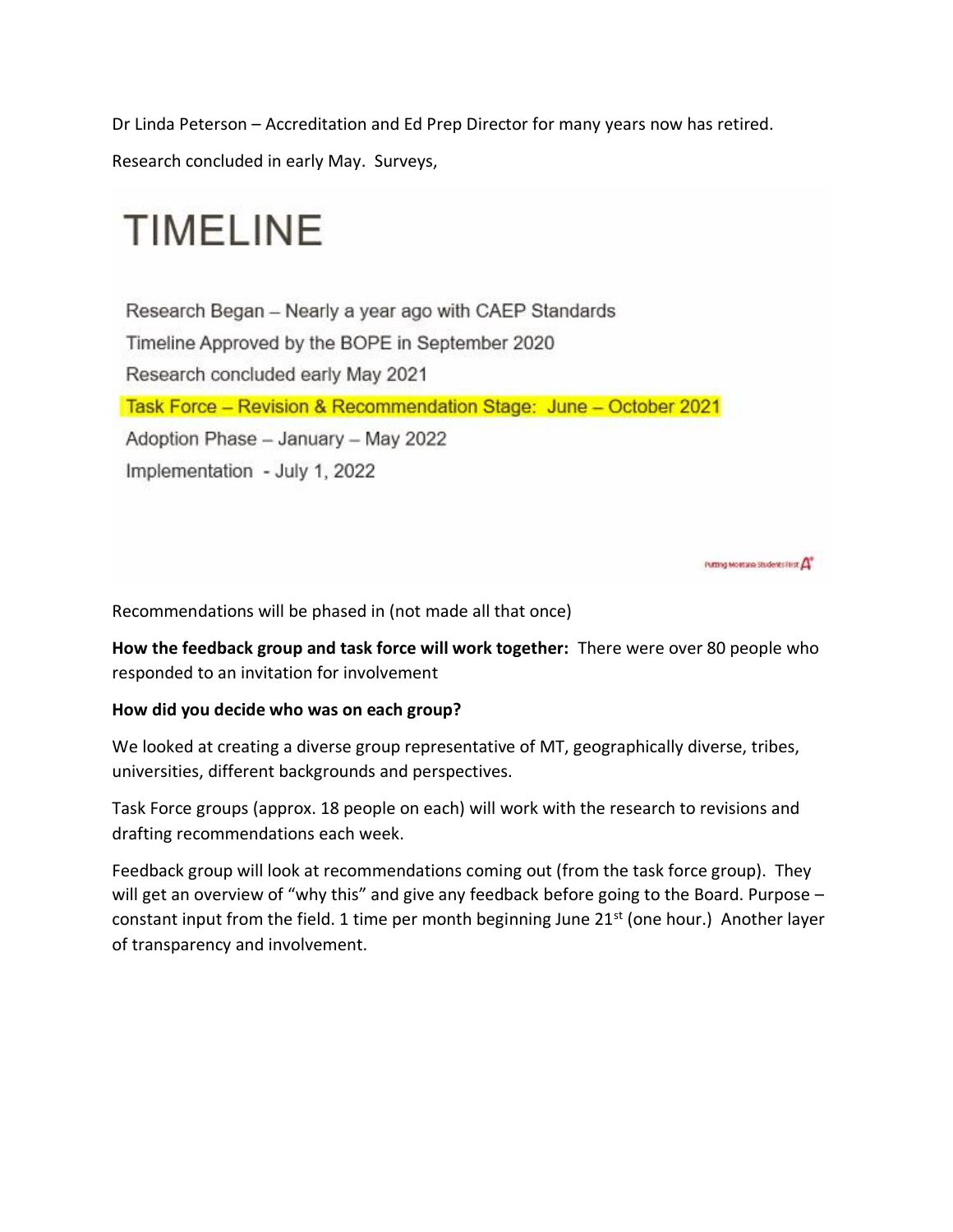### **PUBLIC TRANSPARENCY**

#### **OPI Webpage:**

- 1. Agendas
- 2. Summary of our Work

3. Beginning next week - use the webinar version of ZOOM, so public can listen.

#### Periodic Updates:

- 1. CSPAC
- 2. Board of Public Education

Webinar version of zoom beginning next week – public can listen in

#### **Will there be any overhauls, key areas that will be revised?**

MACEE ?– an advisory group around Am Indian students. Jennifer Smith is the Chair of this group. Language immersion will be a robust conversation. Does this fit in educator prep or somewhere else?

From the Legislature – Language and culture preservation. – with the Dept of Congress and now has been moved to the Office of Public Instruction

Alison (from Deans)- sees no glaring issues.

Emily – Posting Zoom recordings? Sharyl – Yes, starting next week. We will also communicate through multiple avenues School Admin of MT, PTA, teacher groups, use a variety of pipelines to get messages out.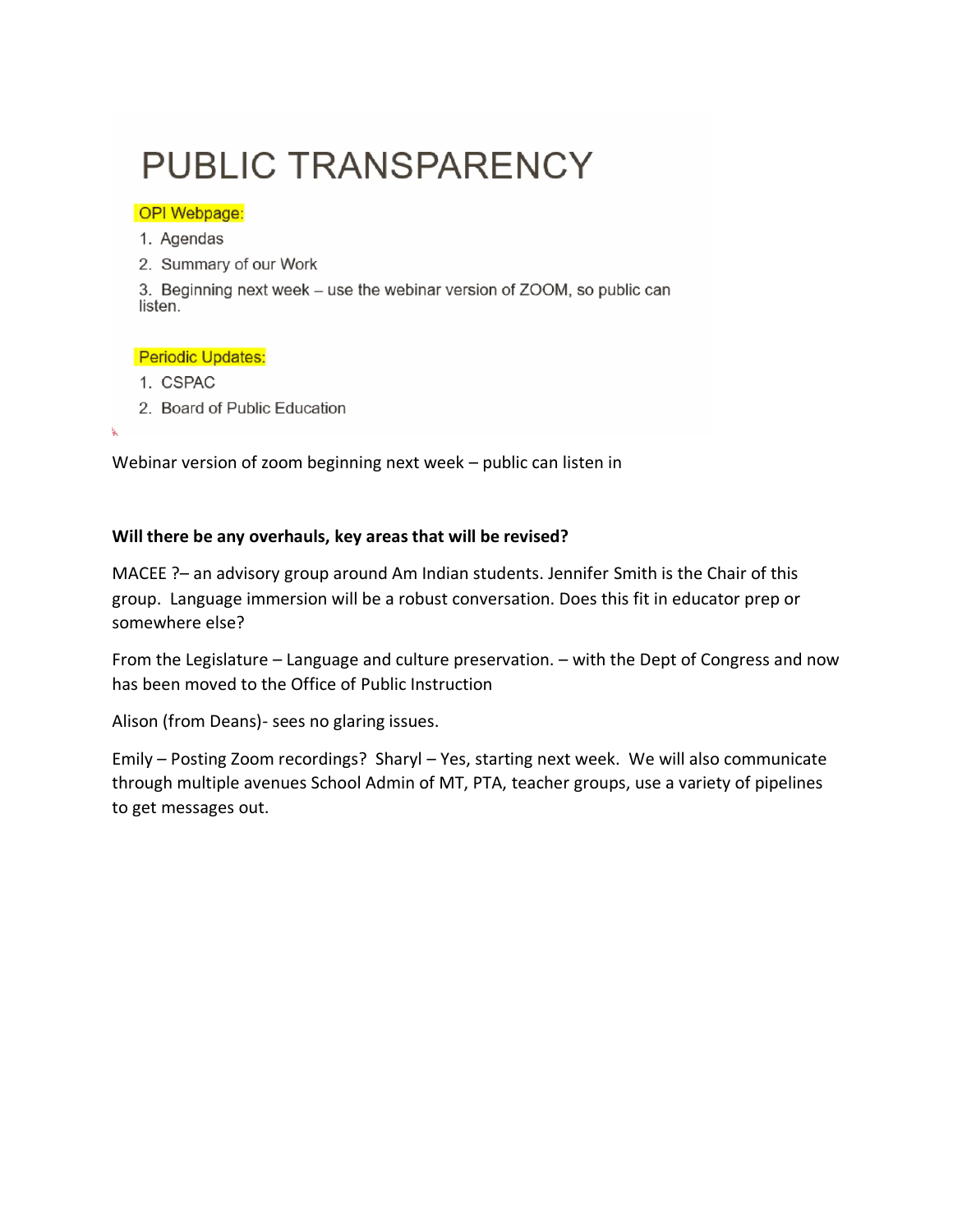## **CONSTITUTIONAL GOAL**

#### Article X: Section 1. Educational goals and duties.

(1) It is the goal of the people to establish a system of education which will develop the full educational potential of each person.

Equality of educational opportunity is guaranteed to each person of the state.

(2) The state recognizes the distinct and unique cultural heritage of the American Indians and is committed in its educational goals to the preservation of their cultural integrity.

1972 – individualizing learning - full potential for all students

A guarantee of equal opportunity

Commitment to preservation of Am Indians – our tribes

Are we working to meet the goal of our constitution – the North Star

Pandemic-perspective and opportunity – now is the time  $-$  a communications team in MT went to 8 districts in May to talk with students about what they learned during the pandemic. Seniors- talked about how the pandemic developed character - resilience, determination. keeping our eye on the target-students who need our best service.

#### **Quality- What defines a quality educator prep program in your mind?**

- Lisa programs that are preparing teachers for what they will experience when they begin work. Hands on preparation,
- Alison-Learning the LMS systems and assisted technology
- Karie- students teachers need to be in the schools (different schools) during their prep. Practical, hands on work is key
- Kieran As much experience as possible. Helping them to connect what they are learning in the classroom to the real world
- Susan looking at the bigger picture. Evidence-based practices
- Gail positive Classroom management (not just focusing on the bad kids)
- Lora Communication with kids, parents, staff, etc. communication needs to be amped up in educator prep